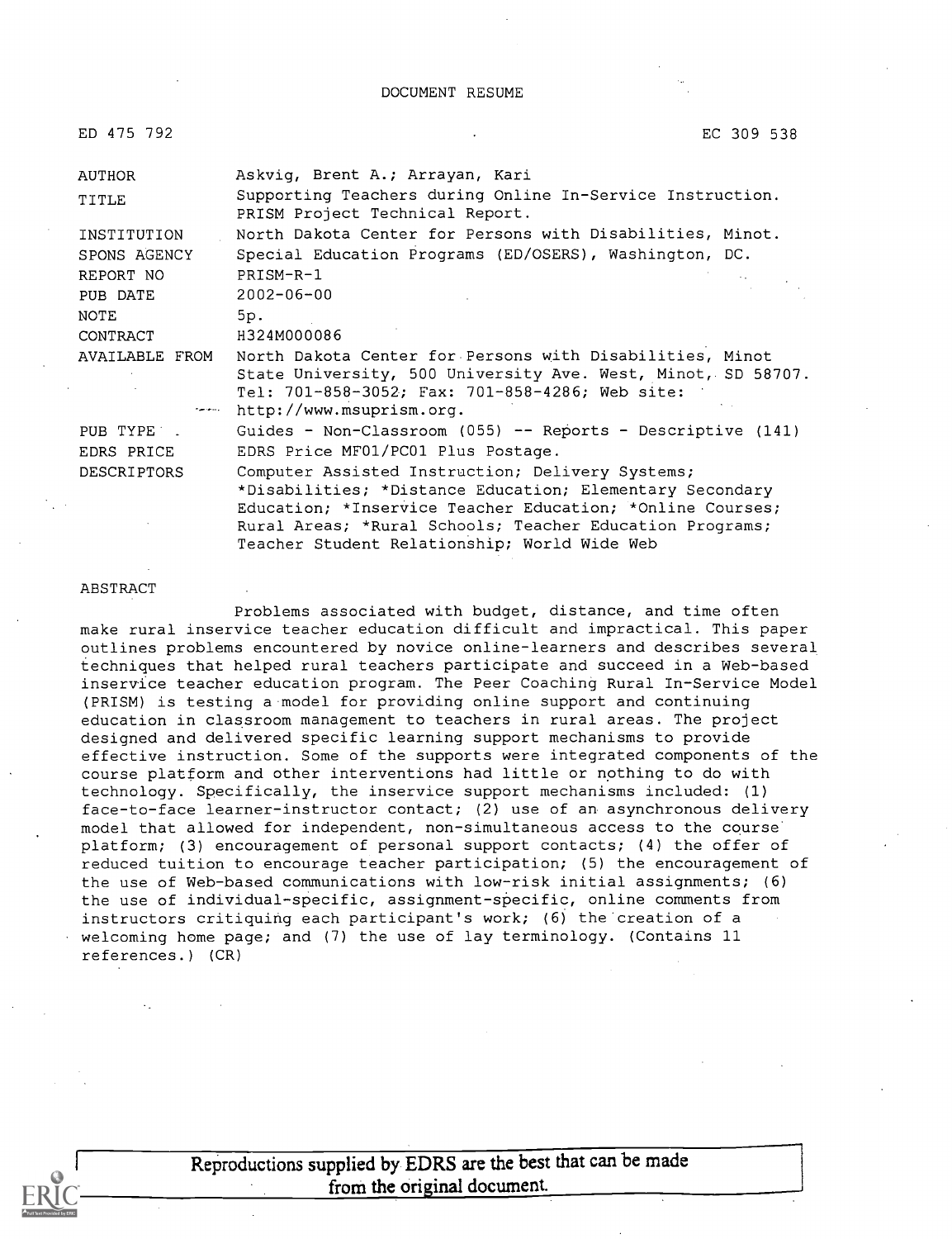

Preparation of this paper was supported in part by a grant from the US Department of Education (#H324M000086) to Minot State University. The opinions expressed here are those of the authors and do not necessarily reflect the policy or opinion of the U.S. Department of Education.

This document is available in alternative formats upon request.

U.S. DEPARTMENT OF EDUCATION Office of Educational Research and Improvement EDUCATIONAL RESOURCES INFORMATION CENTER (ERIC)

- This document has been reproduced as received from the person or organization originating it.
- Minor changes have been made to improve reproduction quality.

Points of view or opinions stated in this document do not necessarily represent official OERI position or policy.



NORTH DAKOTA CENTER FOR PERSON WITH **DISABILITIES** Minot State University Minot, ND

C309538



# SUPPORTING TEACHERS DURING ONLINE IN-SERVICE INSTRUCTION

P R I S M Brent A. Askvig and Kari Arrayan · June 2002

### ABSTRACT

problems associated with budget, distance, and time often make rural in-service teacher education difficult and impractical. Although recent advances in web-based course delivery allow teachers from virtually anywhere in the world access to quality instruction, some teachers have found it difficult to use online instruction. This paper outlines problems encountered by novice online-learners, and describes several techniques that helped rural teachers participate and succeed in a web-based in-service teacher education program.

### WEB-BASED LEARNING

Job-related responsibilities and child care issues often make it difficult for many classroom teachers to attend traditional on-campus university classes. These problems are exacerbated when teachers have disabilities or live in remote rural communities. Place-bound and time-bound teachers who wish to participate in university-sponsored in-service programs may find that the flexibility offered by online technology makes it their only realistic option (Brown, 2000; Rintala, 1998, as cited by Mielke, 1999). In addition to its practical benefits, distance learning allows rural in-service trainees to access national experts and to link with peers who bring varied social, cultural, economic, and teaching experience to the in-service experience (Willis, 1992). Online instruction allows various formats for information delivery and participant feedback.

Web-based learning has characteristics that make it a particularly effective tool for providing in-service training to teachers working in remote rural communities. Since small rural schools employ few teachers, it would be unreasonable to think that they can afford to pay the travel expenses, instructor fees, facility costs, materials, and other expenses associated with an intense, sustained in-service training program. Issues related to distance and time also make the cost of sending rural teachers to distant in-service workshops prohibitive. In addition to travel expenses, rural schools would have to consider the cost of time lost when employees are participating in distant training activities. The significant reduction in timebased cost and travel related expenses associated with web-based training makes the delivery of effective in-service training to rural teachers an attractive training option.

Online instruction is still new to many rural educators and they may approach web-based training with curiosity, awe, fear and uncertainty. Online instructors at the N.D. Center for Persons with Disabilities (NDCPD) have used several social and emotional support mechanisms to help online trainees overcome their initial misgivings, use web-based technology to gain knowledge, and apply their new knowledge in their classrooms. This paper discusses issues faced in delivering online in-service instruction to rural teachers, and the lessons learned by NDCPD staff supporting online in-service participants.

 $\overline{2}$ 

BEST COPY AVAILARLE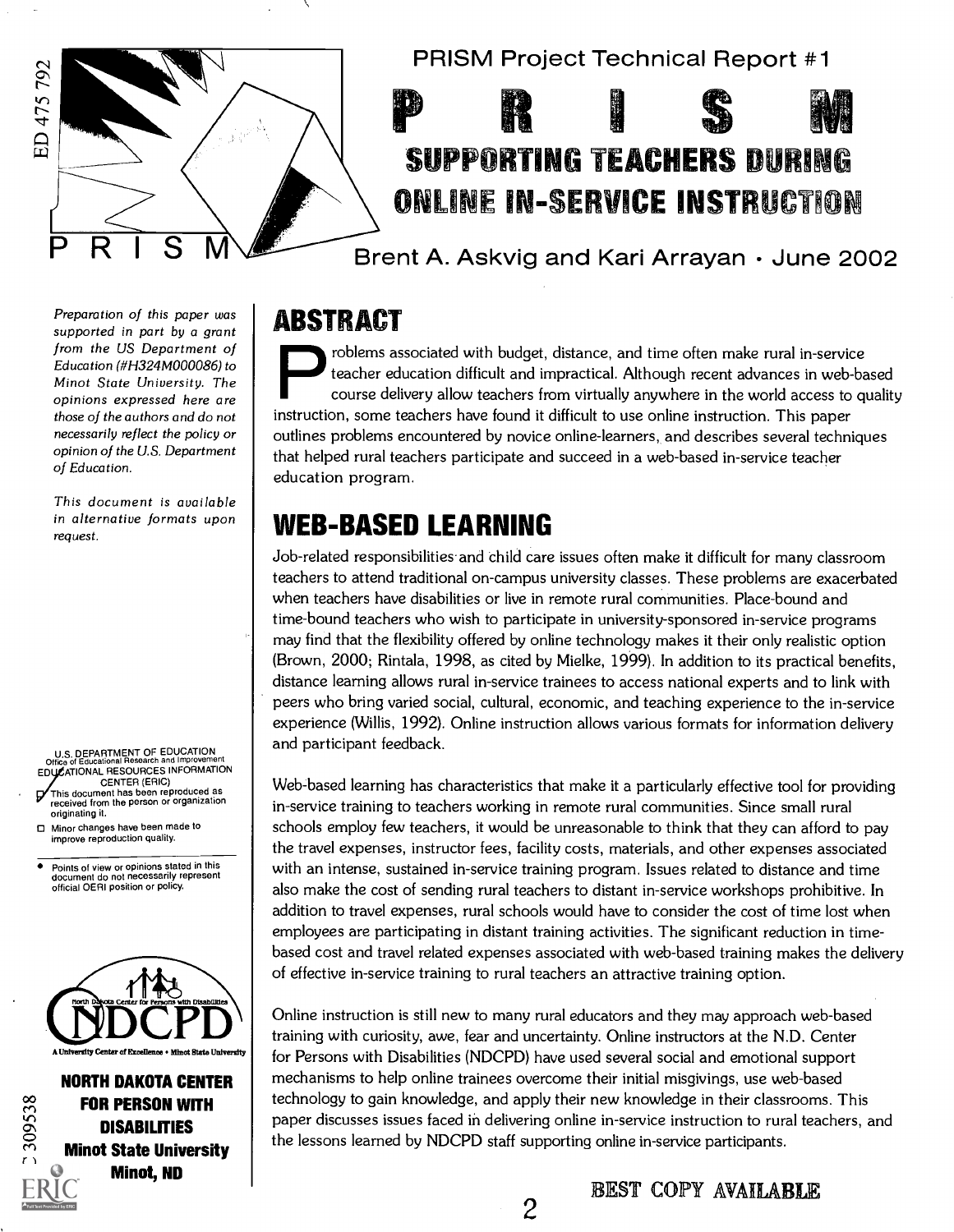

### **PRISM**

NDCPD, a University Center of Excellence at Minot State University in Minot, ND, is implementing a research project called PRISM (Peer Coaching Rural In-Service Model). PRISM tests an in-service model for providing online support and continuing education in classroom management to teachers in rural areas. PRISM currently has participants in North Dakota, South Dakota, Wyoming, and Montana's remote rural communities.

We found that taking purposeful steps to address the comfort level of teachers, especially early on, helped them to stop worrying about the technology and focus on the content of the course and application of the information in their classrooms. Early intervention has both technology-focused activities (e.g., development of a solid WebCT platform) and steps to ensure that participants have adequate emotional support.

#### IN-SERVICE LEARNER SUPPORTS

In order to provide effective instruction, we designed and delivered an asynchronous online course platform and specific learner support mechanisms. These supports ranged from personal contacts and low risk assignments to use of understandable terminology and reduced tuition agreements. Some of the supports were integrated components of the course platform and other interventions had little or nothing to do with technology. Figure one lists PRISM support mechanisms.

Figure One - In-Service Supports

Face-to-face contact Asynchronous delivery Personal contact Reduced cost Low-risk initial assignments Personalized instructor responses Inviting course homepage Low-tech terminology

#### MAKE FACE-TO-FACE LEARNER-INSTRUCTOR **CONTACT**

Most teachers enrolled in PRISM's online courses were distance learning novices. Prior to enrollment, they needed assurance that the software platform used for the course was easy to use. Before beginning an online in-service course, staff visited participating rural school sites and demonstrated course-related technology. This had a positive influence on the comfort level of the teachers. Face-to-face established a personal relationship between PRISM

3



staff and participants that had a significant positive impact throughout the in-service experience. Teachers were more inclined to commit to the training since staff had committed to a personal visit in their schools.

#### USE AN ASYNCHRONOUS DELIVERY MODEL

There are two ways to schedule online instruction. The main distinction between the two is whether teachers and learners are participating at the same time or not (Parrott, 1995). Synchronous models have scheduled instructional times when all students and the instructor access the course platform. PRISM's asynchronous instructional delivery allows for independent, non-simultaneous access to the course platform. The asynchronous format had the advantage of removing scheduling barriers for rural teachers. Our experience is consistent with the findings of Black (1998) who reported that an asynchronous model was more likely to meet the needs of adult learners who had limited study time.

An asynchronous format has also been found to encourage community-building (Brown, 2001; Rossman, 1999). Edelson (1998) reported that student interactions in the asynchronous model appeared to be more forthcoming and thoughtful than the responses-of-students-engaged-in-synchronous instruction. Soo and Bonk (1998) found that students who participated in asynchronous online experiences actually valued learnerlearner interaction and teacher-learner interactions more than learner-material interactions. Yang and Newby (2001) also found that creating a sense of community by establishing a social contact and promoting student-instructor and learnerteacher interactions is one of the most important issues of teaching online. PRISM's experience with asynchronous learning was consistent with these findings.

Although PRISM courses had calendars and instructors encouraged students to complete their work within a range of dates, PRISM's asynchronous learners didn't worry about being online at the same time as their classmates and they were not concerned about "keeping up" with the class. Asynchronous online classes provided instructors considerable flexibility regarding granting extensions on assignment due dates or for course completion. This flexibility does not obviate the need for setting deadlines but it does take some of the pressure off students and reduced their fear of the technology. If a technical difficulty did arise, it was easy for the instructor to grant an extension.

#### ENCOURAGE PERSONAL SUPPORT CONTACTS

Over the course of the in-service program, participants developed a close ongoing relationship with their instructors and called them for help with program content, instructional intervention, and technical support. Although participants could access a number of online supports and competent technical staff, they preferred to use the project's toll free number to call their instructors when they had a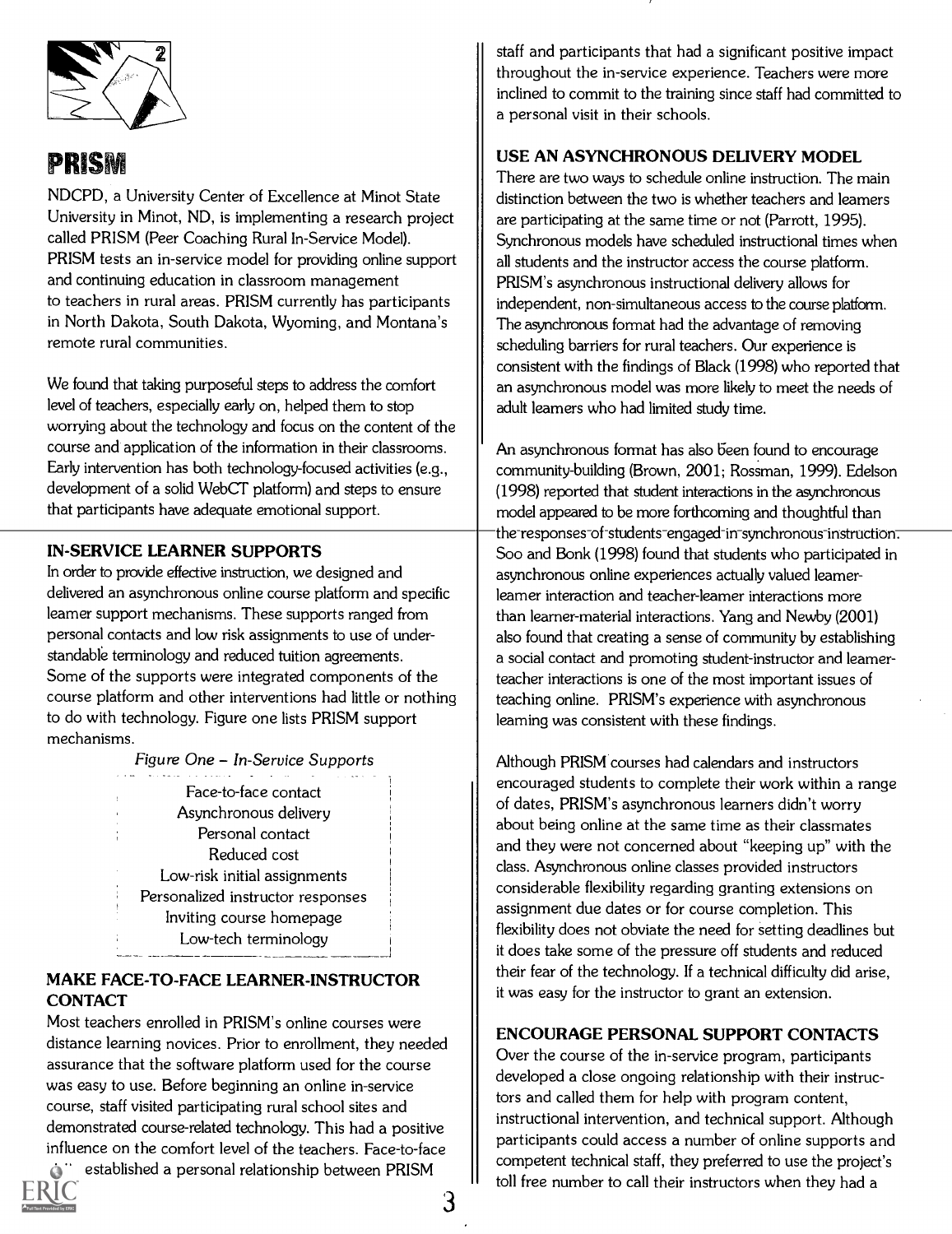problem. Comfortable instructor-participant relationships were particularly important to participants who were uneasy around computers. They preferred to get technical help from familiar instructors rather than contact PRISM's technical staff. When it came to technological problems, participants found the reassurance and comfort they received from familiar instructors to be more important than the quality of the technical information they obtained. It is difficult to overstate the importance of a familiar voice.

#### KEEP THE COST AS LOW AS POSSIBLE

The PRISM project's graduate level courses were offered at reduced cost (\$40.00). This deeply discounted graduate tuition encouraged teacher participation by establishing a "not much to lose" attitude that appealed to first-time online learners. It made learning to use the new technology palatable and helped students positively endure the bugs and technical lapses that are often encountered by customers of small rural Internet service providers.

#### ENCOURAGE THE USE OF WEB-BASED COMMUNICATIONS WITH LOW-RISK INITIAL ASSIGNMENTS

One particularly useful technique was the use of an easy initial assignment. For their first assignment students in PRISM's Peer Coaching course went to the online course bulletin board and posted answers to questions that were based on an article the instructor had placed on "electronic reserve." Students were also asked to comment on past experience with peer coaching. This assignment required very little "homework" and students learned to access the "electronic reserve," post comments on a bulletin board, and responded to their classmates' postings.

In some of the PRISM course sections all the participants taught in the same rural school. Since they already knew each other and were in close proximity, PRISM staff found it necessary to emphasize the need to use course-based communications tools. One teacher-participant commented:

"From what I can discern there are just four of us taking the class and I am actually typing to people who I could run down the hall to talk to. Is that correct? I type seven words a minute with errors, but I run fast!"

This teacher wanted to stay within her comfort zone by communicating face-to-face with the participants in her school. With encouragement, she began to use and became comfortable with PRISM's online communications systems. Participants needed to be reminded that they had to learn course materials and use the system's online tools, gaining experience from exposure to thoughts, insights, and comments of their fellow students. The literature and our

prience suggest that certain learners, who may be



apprehensive about speaking out in class; feel "safe" in the anonymity of an online environment. In online environments these learners often generate thoughtful work and make straightforward comments that probably would not occur in a face-to-face meeting.

#### INSTRUCTORS SHOULD RETURN A PERSONAL RESPONSE TO LEARNER-POSED ASSIGNMENTS

The bond between instructor and teacher-participant was strengthened when instructors wrote individual-specific, assignment-specific, online comments critiquing each participant's work. Participants reported that they believed their instructor paid attention to, and cared about their learning. Participants reported that even brief responses that acknowledged the receipt of an assignment put them at ease. Although responding to every assignment or message posted by a participant can be cumbersome, our data suggest that students perceived instructor responses to be an absolutely essential part of PRISM's success.

#### CREATE A WELCOMING HOME PAGE

Course home pages were often the first thing seen by PRISM participants. PRISM participants reported that the home page set the tone for the entire class and helped students to become comfortable in an online learning environment. Learners enrolled in PRISM's courses found a large "welcome" that included the name of the course and the name of the learner's school. Learners who "found" their course's home page knew that they were in the right place. PRISM's instructors used course home pages to post regular announcements, provide assignment reminders, and point out course-related web sites. An icon on the homepage also linked learners to an online lesson designed to prepare students for online instruction.

#### USE LAY TERMINOLOGY

We did not assume that online novices would understand the terminology of online instruction. Terms such as thread, breadcrumb trail, and browser confused some PRISM participants and added to feelings of frustration and incompetence. On the other hand some participants addressed their awkwardness with a sense of humor. One teacher stated:

"I have no idea what threads are and how they all get connected like they are supposed to and how do you answer the questions where you are supposed to. I use thread to cross stitch and sew."

All PRISM staff, particularly those assisting with technical problems, were aware of the need to use layman's terminology when exchanging information.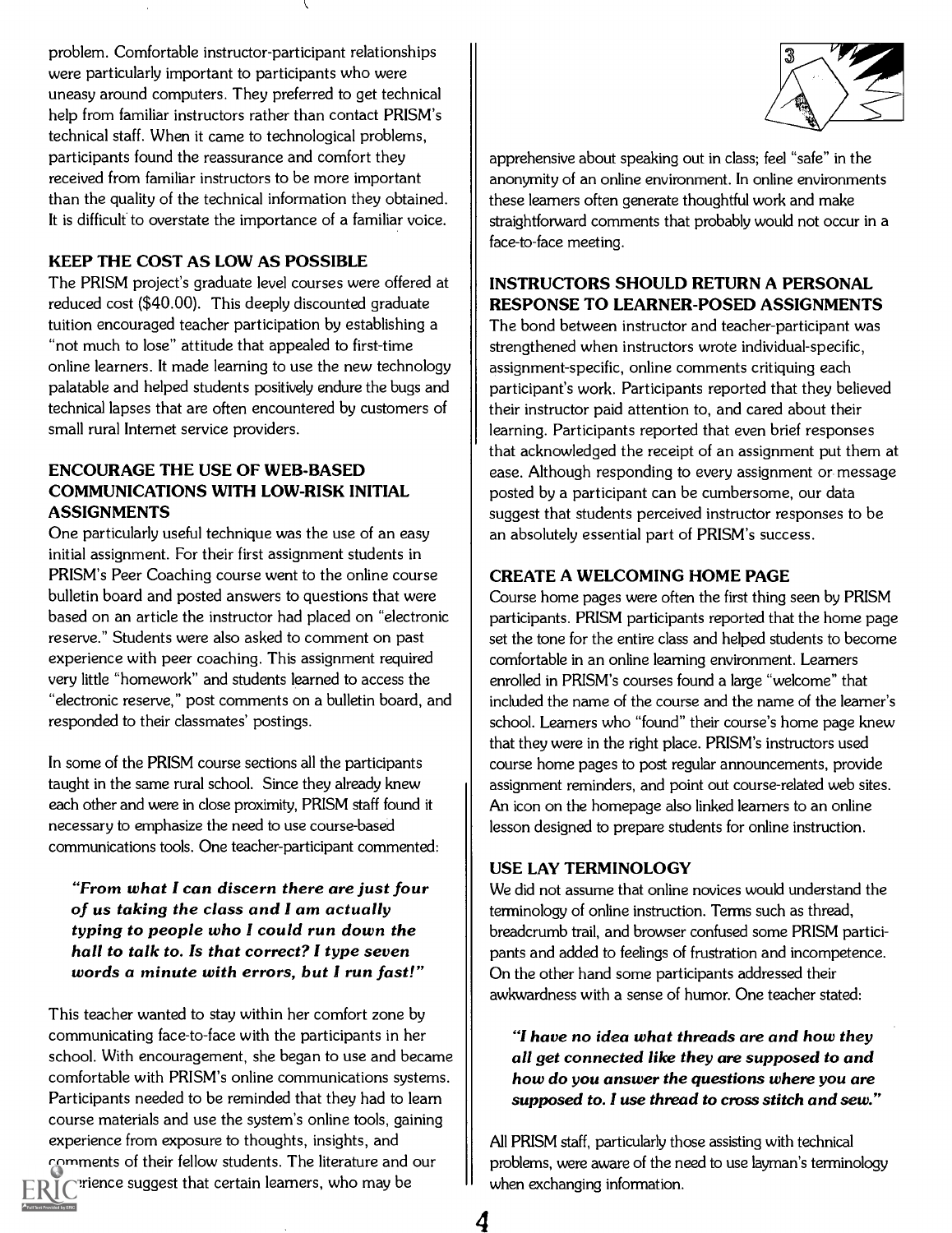

### SUMMARY

These relatively low-cost actions allowed us to adequately support online in-service learners. The implementation of the learner-support techniques described above was associated with a reduction in PRISM's dropout rate which was 23% in the project's first year and 3% in the second year. Even though less than 10% of PRISM's year 2 learners had experience in' online instruction, every participant reported that they felt comfortable and welcomed in their online class.

### REFERENCES

Black, D. (1998). The role of live, online collaboration in distance learning. Proceedings from the 14<sup>th</sup> Annual Conference on Distance Learning. University of Wisconsin-Madison, Madison, WI. 73.

Brown, B.L. (2000). Web based training. ERIC Digest 445234, no. 218.

Brown, R.E. (2001). The process of community building in distance learning classes. Journal of the Asynchronous Learning Network, 5 (2), 1-17.

Edelson, P.J. (1998). The organization of courses via the internet, academic aspects, interaction, evaluation, and accreditation. Paper presented at the National Autonomous University of Mexico (UNAM). Mexico City, Mexico. 4-6.

Mielke, D. (1999). Effective teaching in distance education. ERIC Digest 436528.

Parrott, S. (1995). Future learning: distance education in community colleges. ERIC Digest 385311.

- Rintala, J. (1998). Computer technology in higher education: An experiment, not a solution. Quest, 50 (4), 366-378.
- Rossman, M.H. (1999). Successful online teaching using an asynchronous learner discussion forum. Journal of the Asynchronous Learning Network, 3 (2), 1-8.
- Soo, K.-S. & Bonk, C.J. (1998). Interaction: What does it mean in online distance education? World Conference on Educational Multimedia and Hypermedia & World Conference on Educational Telecommunications. 10<sup>th</sup>, Freiburg, Germany. 5.

Willis, B. (1992) Strategies for teaching at a distance. ERIC Digest 351008.

Yang, Y.-T.C. & Newby, T.J. (2001). Does distance education resolve the currentproblems of education? Proceedings of Society for Information Technology & Teaching Education International Conference. 12<sup>th</sup>. Orlando, Florida. 4.